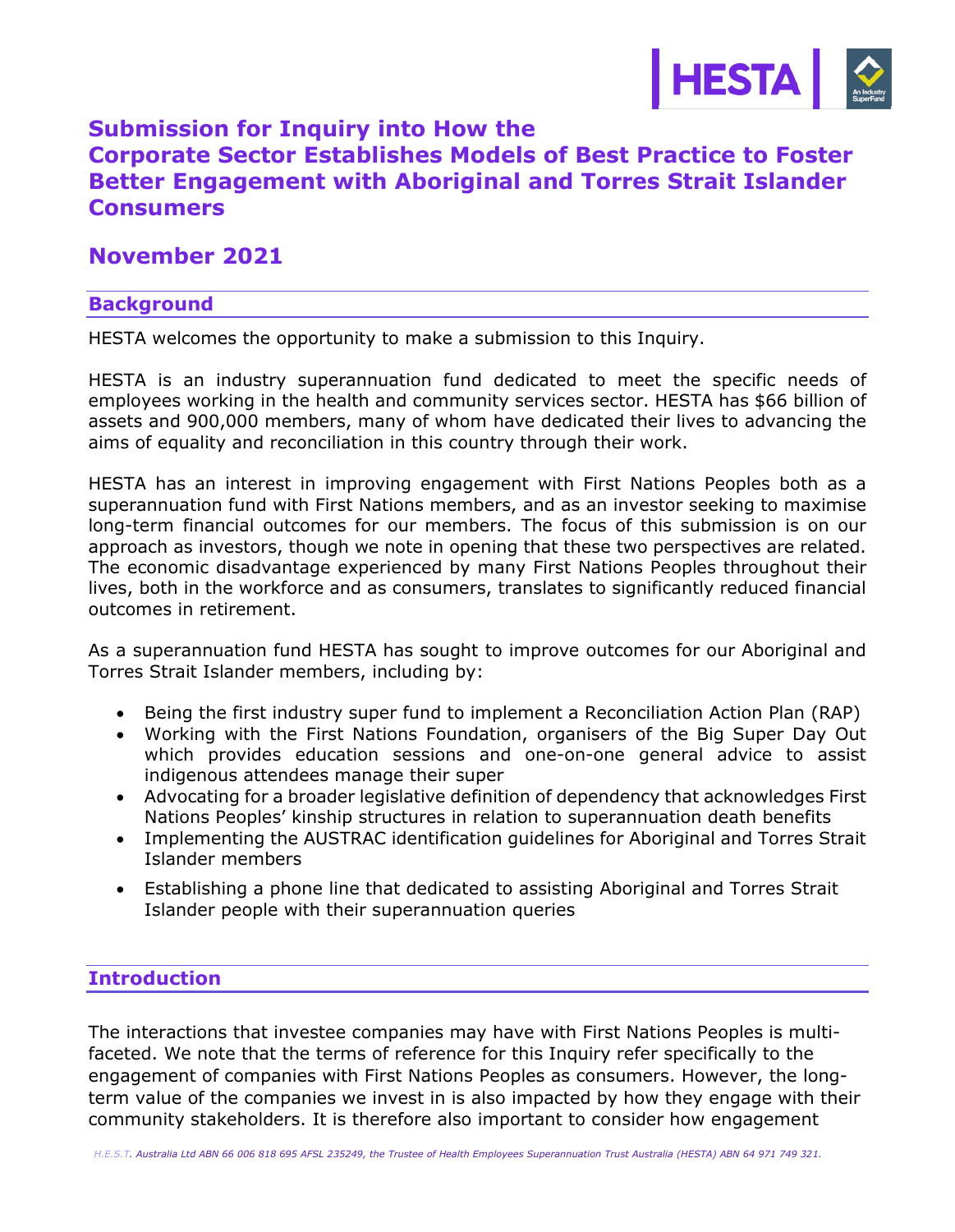proceeds in situations where First Nations Peoples are not necessarily consumers but are rightsholders/stakeholders in a company's operations. Our comments are made with this broader context in mind.

This submission:

- i) Provides the Committee with an understanding of the way investors are encouraging the corporate sector to support meaningful engagement with First Nations Peoples (Terms of reference 1)
- ii) Suggests some options to strengthen corporate sector cultural understanding (Terms of reference 2)

In addition to what is provided here, HESTA would also like to note our support for submissions made to this Inquiry by the Australian Council of Superannuation Investors (ACSI) and the Responsible Investment Association of Australasia (RIAA).

# **1. Investor engagement with the corporate sector to support meaningful relationships with First Nations Peoples**

#### **Strong relationships between First Nations Peoples and the corporate sector matter for long-term investors**

As long-term investors, we believe that strong and respectful stakeholder relationships are essential to realising long-term company value. The destruction of significant cultural heritage at Juukan Gorge by Rio Tinto, the findings of the independent panel review into Woolworths' proposed Dan Murphy's development in Darwin and the ACCC's findings against Telstra for unconscionable sales to Indigenous consumers, underscore the risks and potential value implications poor management of relationships with First Nations Peoples can have for shareholders.

Using these examples, the direct and indirect costs that are ultimately borne by shareholders because of poor company relationships with First Nations Peoples include:

- Potential future delays in permitting
- Board and management time and resources responding to the fallout of the company's actions
- Substantial regulatory fines
- Significant sunk costs in relation to projects that advanced without adequate stakeholder engagement and were ultimately cancelled as a result
- Reduction in revenues through the loss of an ability to expand operations which could have been prevented by improved stakeholder engagement, trust, and respect.
- Legal risks in agreements when legally tenuous clauses are included/uncovered due to a significant power imbalance between parties at the time of negotiation.
- Ripple effects related to reputational fallout (both for the company as well as the investor), such as difficulty retaining or attracting staff, trust with suppliers, mistrust among other communities which leads to other difficulties in operations/expansions etc.

As such, this type of company conduct can negatively impact the value of our members' investments, and, ultimately, their retirement outcomes.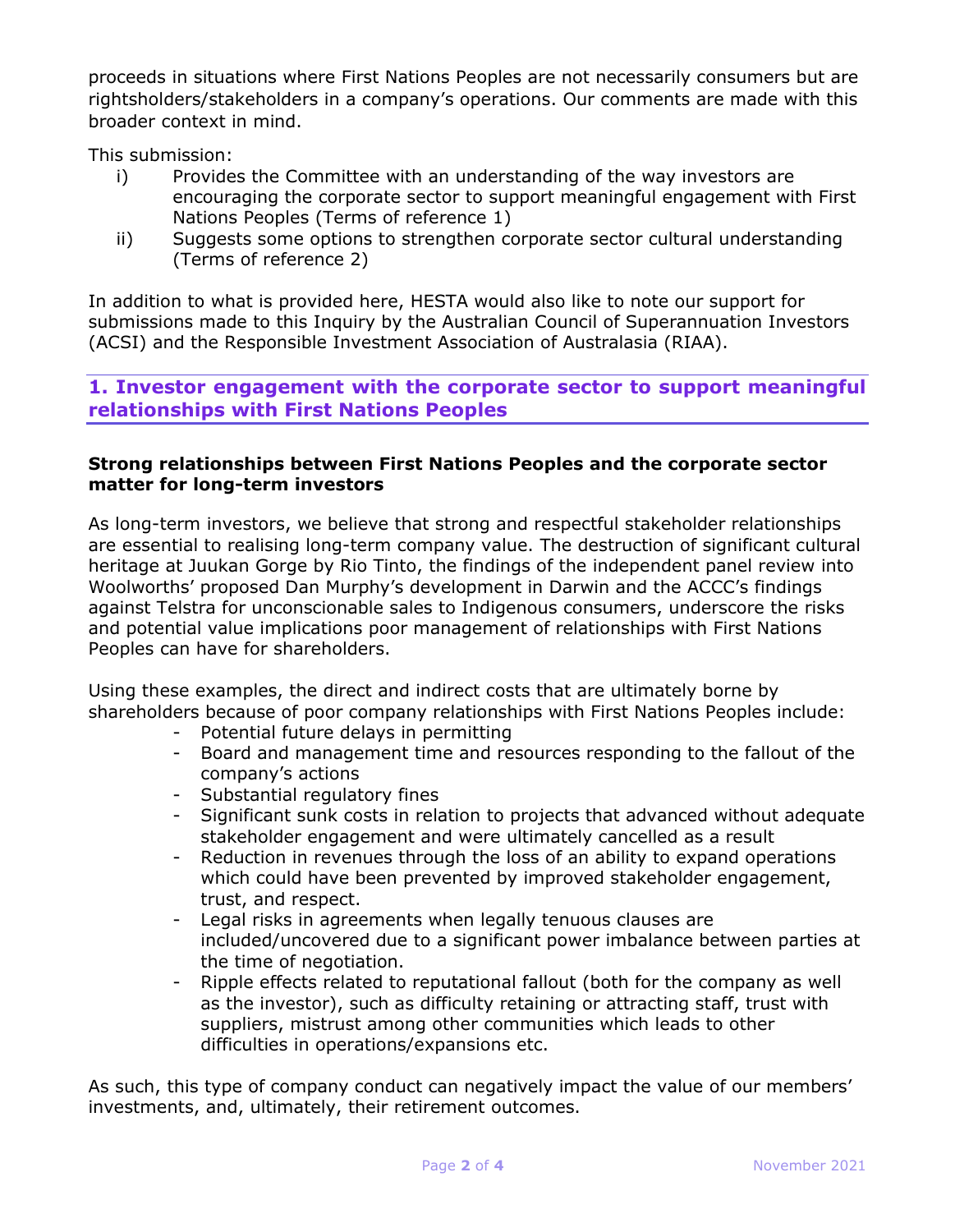Government, investor and company focus on improving how the corporate sector can support meaningful engagement with First Nations Peoples is critical. For this reason, we commend the Committee's focus on this topic.

#### **HESTA Investor Expectations and Sector Engagement**

Since the destruction of cultural heritage at Juukan Gorge, improving the quality of relationships between investee companies and First Nations Peoples has been a key area of focus for HESTA. Much of our work has focused on understanding what good practice looks like, and how to encourage companies to undertake meaningful engagement.

On 27 August 2020 we released a "Statement on Working with Indigenous Communities" detailing our expectations of companies in their engagement with First Nations Peoples and the protection of cultural heritage. We have included this document as *Attachment 1* to our submission.

Following this, HESTA embarked on a series of engagements with companies to which HESTA had material exposure in the Australian Metals & Mining and Oil & Gas sectors. The purpose of these meetings was to understand how these companies engage First Nations Peoples, alignment of this to their public statements, and the governance mechanisms in place to oversee these actions.

Based on this experience HESTA produced a document "Engagement Series Insights: Working with Indigenous Communities" that includes examples of good practice in relation to issues such as board oversight, organisational structure, benefit-sharing approaches, agreements and agreement-making. We have included this document as *Attachment 2* to our submission.

Our work to date has focused on companies in the mining sector however, the principles underpinning this work extend beyond this sector.

#### **Company-specific engagement: Rio Tinto**

HESTA has engaged extensively with Rio Tinto to advocate for key commitments to give investors confidence that Rio was making progress on managing cultural heritage and fostering respectful partnerships with Traditional Owners.

In March 2021, Rio Tinto announced new disclosure and governance oversight measures which aim to provide greater transparency on Rio Tinto's progress against a range of internal and external recommendations and the perspectives of Traditional Owners on the extent of the company's progress.

In September 2021, Rio Tinto published an interim report in line with these commitments. Although this report shows that Rio Tinto has a long way to go, the publication of feedback from Traditional Owners, with their consent, allows investors and other stakeholders to assess the quality of relationships beyond the company's own words. As far as we are aware this type of disclosure is the first of its kind in the mining sector.

Ensuring companies demonstrate the genuine value of their engagement, rather than their intentions, is a challenge. This type of disclosure, which reports on engagement from the point of view of First Nations Peoples, is one of the strongest ways companies